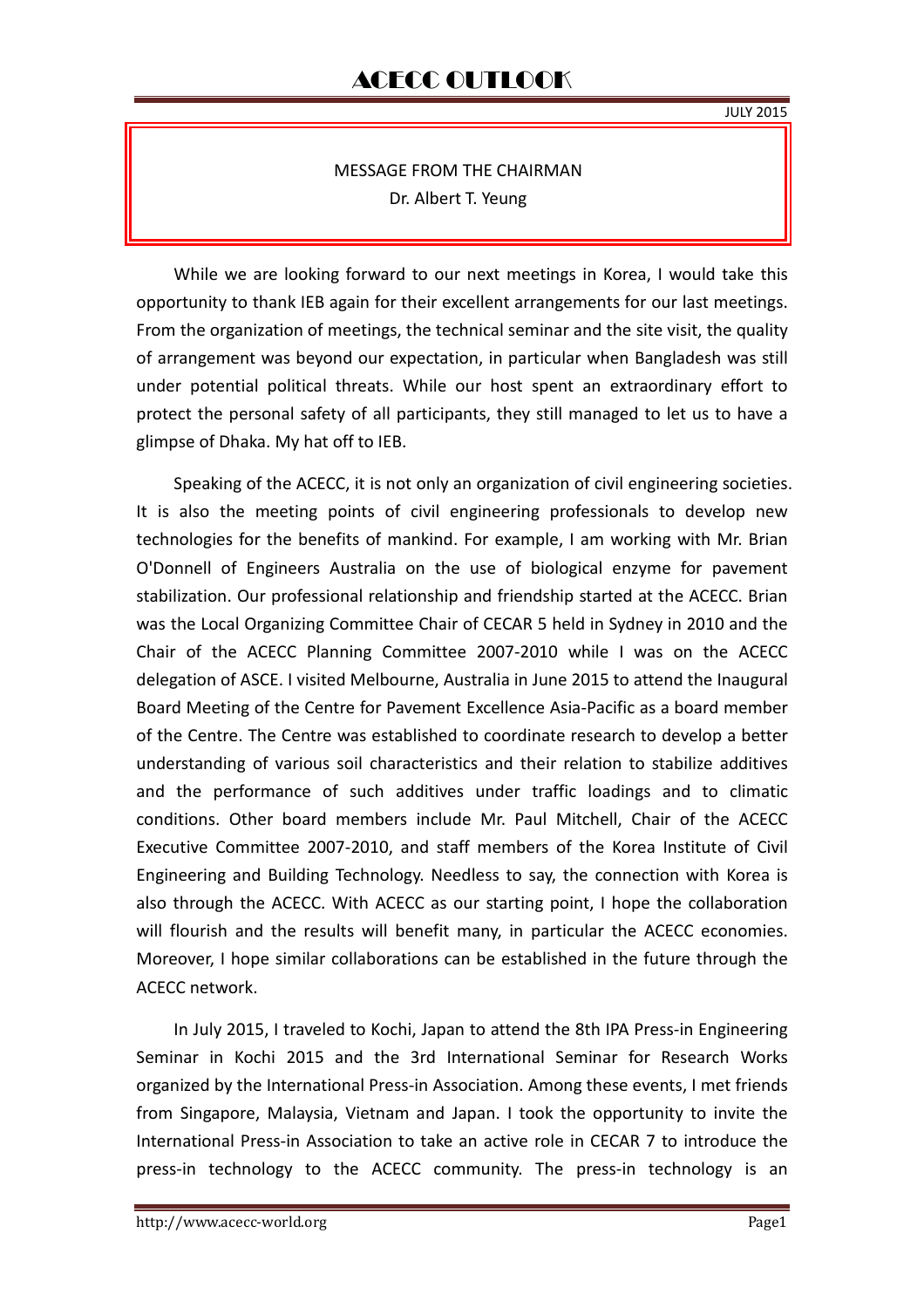JULY 2015

environmentally friendly method to install different types of piles for different purposes so as to eliminate the noise, vibration and air pollution problems associated with pile driving.

I am currently in California and have the opportunity to work closely with Udai on CECAR 7 to prepare the progress report to be presented in Korea in October 2015. I would also take this opportunity to invite all of you and your colleagues to submit abstracts for the conference to disseminate your knowledge to the ACECC community.

In addition to the preparation of our Korea meetings, Kenichi and I are also working diligently on our participation of the World Engineering Conference and Convention 2015 organized by the World Federation of Engineering Organizations (WFEO) to be held in Kyoto, Japan at the end of November 2015. The ACECC has been a member of the WFEO for years but this is the first time we will have representatives attending the General Assembly, Executive Council and Committee meetings of the WFEO.

I hope you all are enjoying your summer wherever you are. In the meantime, I look forward to meeting you all in Korea in October 2015.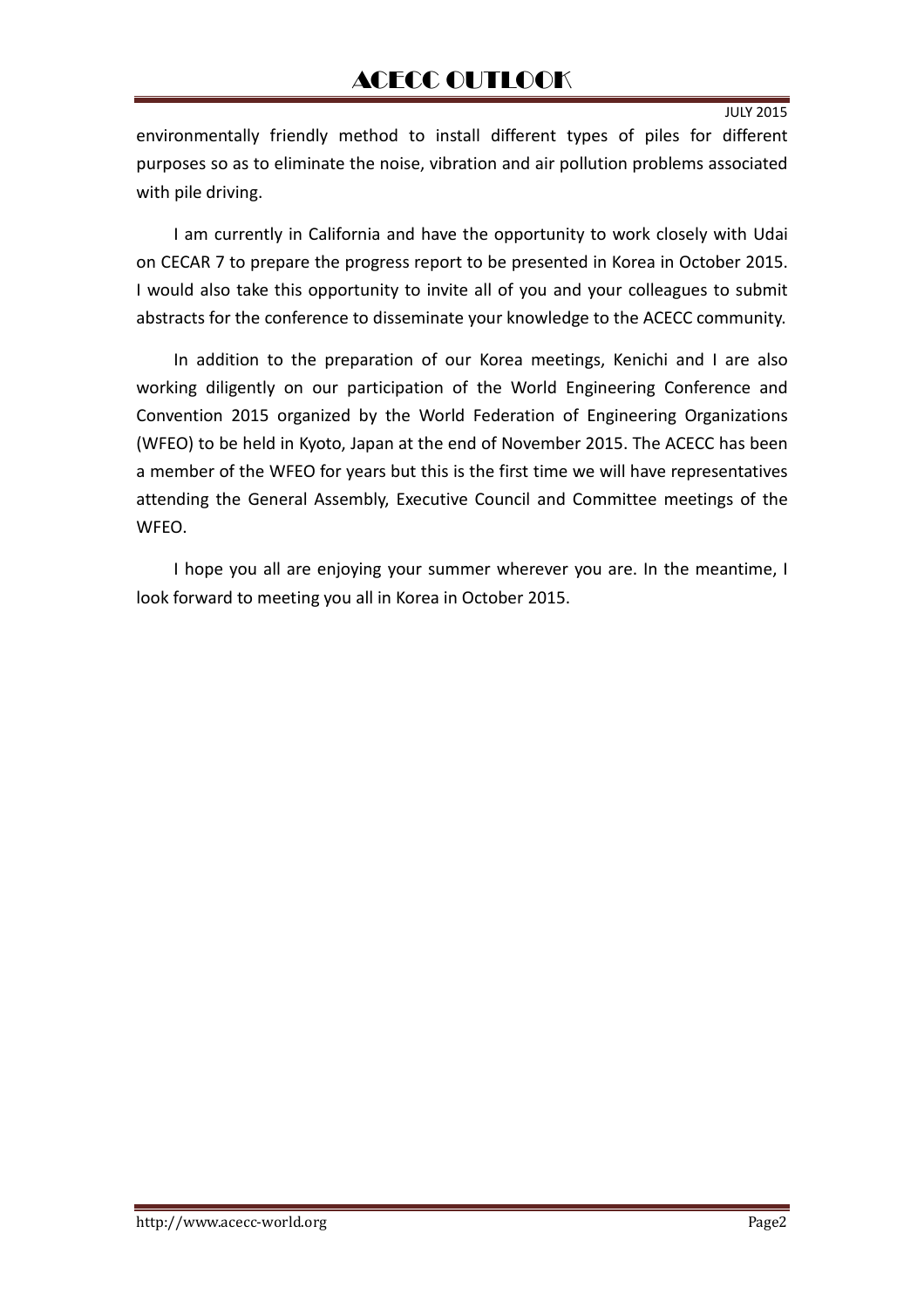#### MESSAGE FROM THE CECAR 7 ORGANIZATION COMMITTEE CHAIRMAN Dr. Udai P. Singh

The CECAR 7 conference steering committee's activities are in full swing now. Here is an update.

#### **Conference Website**

A new website (www.cecar7.org) was constructed and launched recently. Please take a look. We are adding more conference information on it as we get it. Please pass on your suggestions and feedback on the website to me or any ASCE delegate to ACECC.

#### **Workshops**

Three workshops on August 30 are scheduled. A full day sustainability-related workshop, and two half-day workshops on engineering ethics and natural disaster planning and management will be offered.

#### **Call for Abstracts**

The Call for Abstracts went out globally in April. Abstracts are due by October 23, and we have already started receiving some from several countries both within and outside of ACECC membership. Each ACECC member society is requested to publish the Call for Abstracts in their own publications and elsewhere in their country. The ACECC Secretariat has sent the Call for Abstracts to all member societies for their use in publicizing the conference and soliciting abstracts. The abstracts will be reviewed by members of the International Scientific Committee and the Conference Steering Committee in October and November. Authors will be notified of the acceptance of the papers by the end of November.

#### **Technical Sessions**

I am working with the TCC Chair to schedule sessions being organized by the ACECC Technical Committees. We have received a few session proposals and accepted them. Some committees who had promised sessions have not yet submitted details of their sessions to the TCC Chair. The TCs should submit their sessions to the TCC Chair as soon as possible before space for the sessions fill out. We are still accepting special technical sessions organized by member societies, and need the details of the session before accepting them. Please submit your proposed session and details to me as soon as possible before the program is finalized. Other technical sessions in the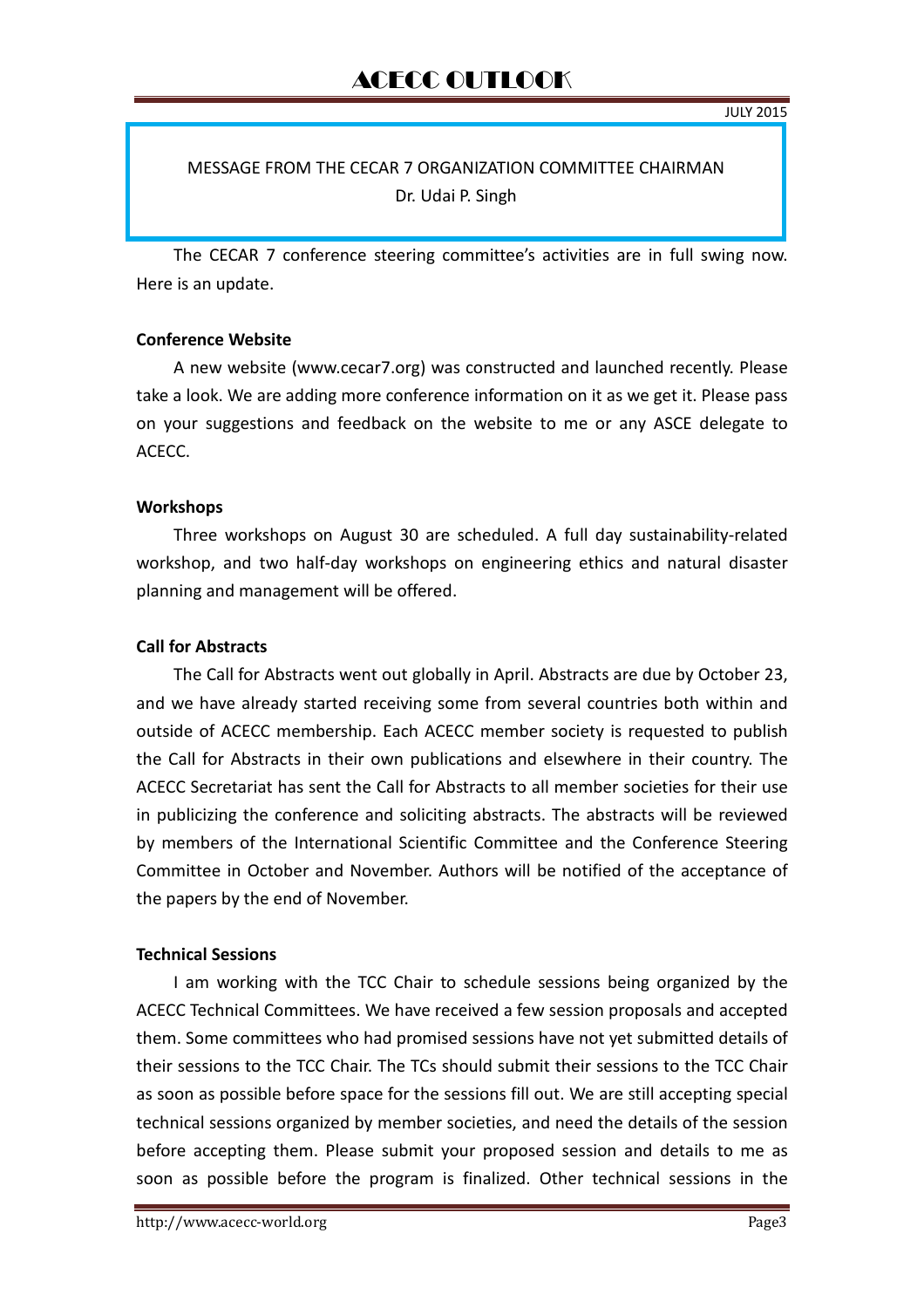program will be formed from accepted abstracts from those submitted through the Call for Abstracts.

#### **Plenary Sessions**

The opening plenary session will be on August 31 morning. In addition, plenary sessions will be held on the morning of September 1 and 2. The closing plenary session will take place at noon on September 2. For the opening plenary, US Congresswoman Tulsi Gabbard from Hawaii has agreed to give the welcome address. For the closing plenary, we have confirmed a dynamic motivational speaker, Annabel Chotzen, from Hawaii who will give a presentation titled "Put Your Dreams to Work". It will tie in the motivational aspects with those related to our professional work and will invigorate and inspire the attendees before they return home. Annabel's presentation will be followed by the closing ceremony. There will be six technical keynote speakers in the plenaries, two on each morning. Final selection of technical keynote speakers, mostly from outside USA, is being made and invitations will go out shortly.

#### **Presidential Session**

A session with presentations from and discussions with the Presidents of member societies of ACECC is scheduled on August 31 morning after the opening plenary session. We will be inviting the Presidents soon. We hope to have another ACECC protocol signed by the Presidents at this session.

#### **Technical Tours**

Five technical tours are being finalized. Approximately three tours will be offered on each day on the afternoon of August 30 and September 2. Prior reservation to join the tours is required at the time of registration. There is limited availability on the numbers of people who can take the tours. Please remembers this when registration for the conference opens.

#### **Exhibitors and Sponsors**

We are seeking exhibitors and sponsors from all member societies; these will contribute to our conference finances by their payment of the exhibit or sponsorship fee. In addition, each member society will have a complimentary exhibit table. Please contact any ASCE delegate to help bring in sponsors and exhibitors.

#### **Social Activities**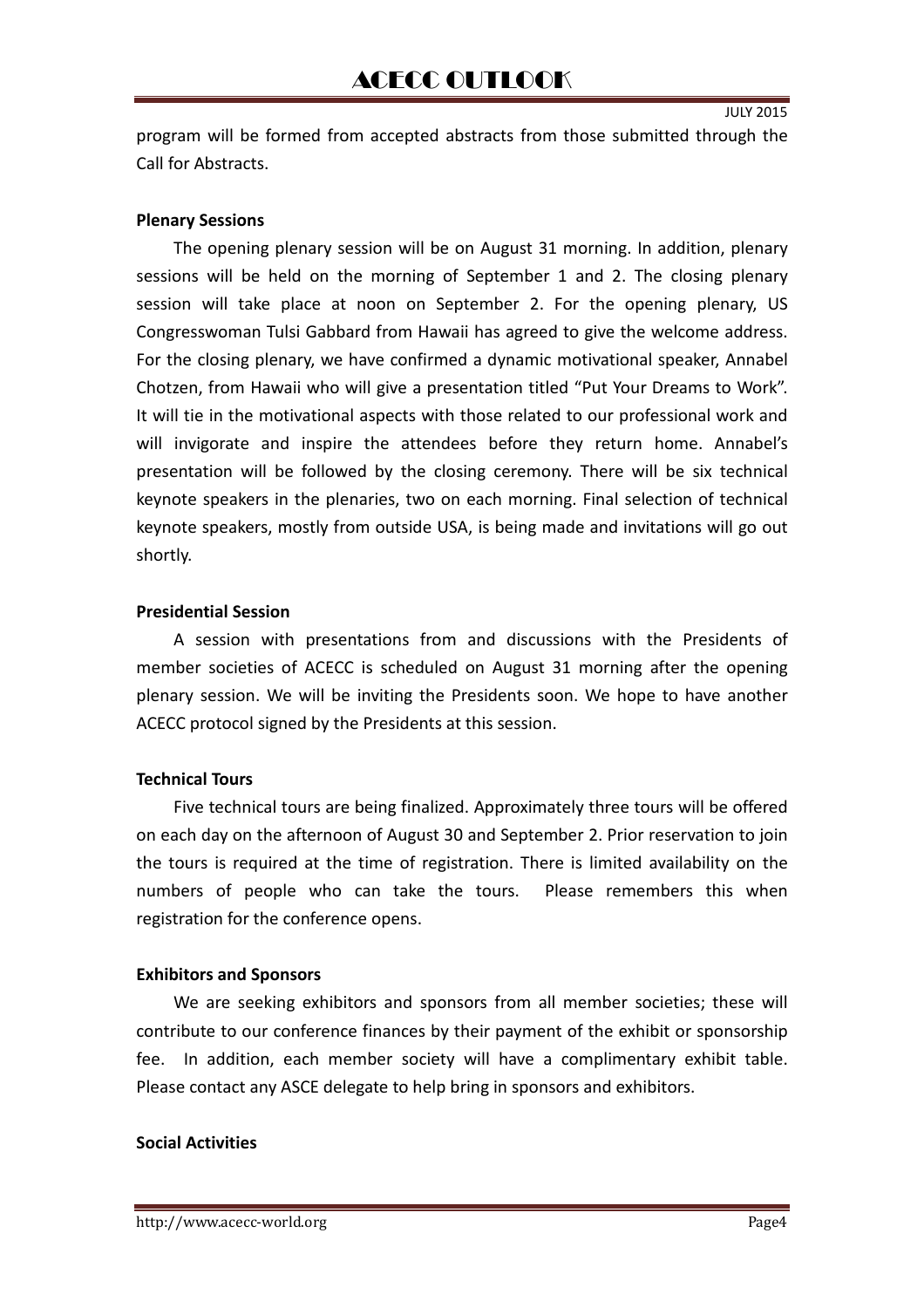JULY 2015

A tourist agency will be made available to offer social (local tourist attraction) tours on the island. Attendees will need to work directly with the agency to go on social tours. Lunch will be provided at the conference on August 31 and September 1. The awards dinner is scheduled outdoors at the hotel (Hilton Hawaiian Village) grounds on the evening of September 1.

#### **Budget**

The conference budget is being finalized by ASCE. It will be presented at the upcoming ECM in Gunsan, S. Korea for approval. We hope to have conference registration fees similar to those at the last CECAR.

Please check for more updates on the conference website in the coming weeks and months, and contact me or any ASCE delegate at ACECC with questions and suggestions. Thank you.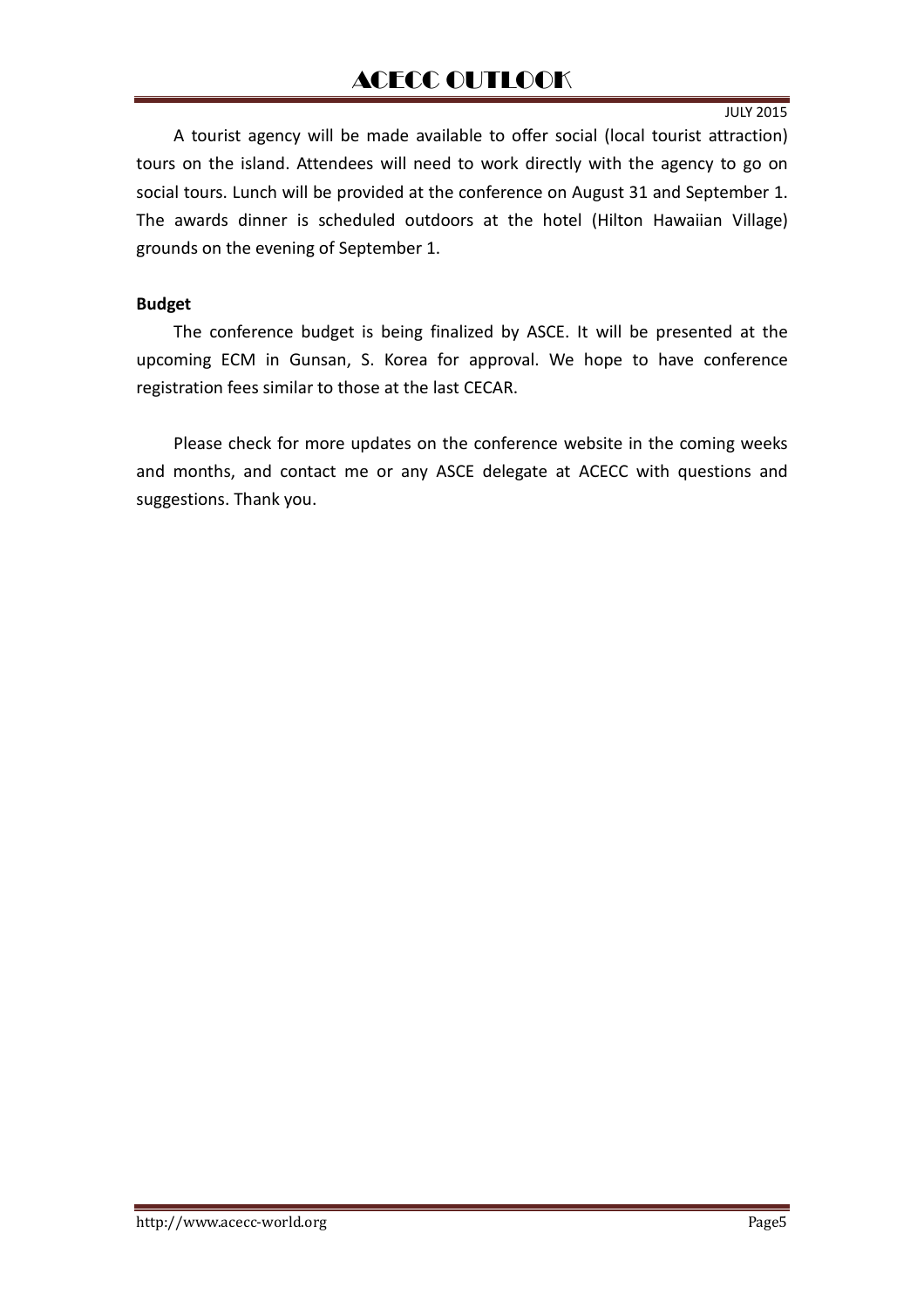MESSAGE FROM THE TECHNICAL COORDINATING COMMITTEE CHAIRMAN Potenciano A. Leoncio, Jr.

Are ACECC's Vision and Mission sustainable?

Given the more than 15 years that the Council has been in existence, at least with regards to the holding of the triennial CECAR, it would likely to remain just that  $$ waiting every 3 years to meet and discuss what is the present normal in the civil engineering profession and the construction industry; what may be expected in the near future; and in a less dramatic way –what may have been missed in the past.

Every year, three years not even, critical variables are being added to the sustainability equation that determines the organizational continuity of the Council, and eventually the crucial question of its viability as a coordinating body.

As it aspires to be the Asian Region's major forum in harmonizing the various civil engineering practices hopefully through its members, much work would have to be done, as much is expected from the Council if it desires to achieve its mission and attain its vision.

To cite a few: (i) The regular changes (every year or two) in the leadership of member-societies have resulted in new representatives to the Executive Committee (EC), the Planning Committee(PC), and the Technical Coordinating Committee (TCC). This had created new start-up situations every now and then and have affected the decision-making process for crafting policies and planning strategies in the committees. (ii) The triennial change of focal point in management and operations to the subsequent CECAR hosts whose leadership maybe uninitiated at the time of hosting award also introduces uncertainties in the profitability of the Conference.(iii) During the intervening three years between CECARs, the decision-making process is practically at the discretion of the CECAR Host Society whose representatives in the Council may be virtually new, if not unfamiliar with ACECC's activities, much less its experiences in previous CECARs.

These circumstances are influenced by notions similar to the algebraic principle that, for everyone unknown, one equation is needed to solve the problem; and the more unknowns there are, the more equations are needed. In addition to this natural law condition, every three years the state-of-affairs, and more importantly the decision-thinking-making process is slowed-down, if not compromised.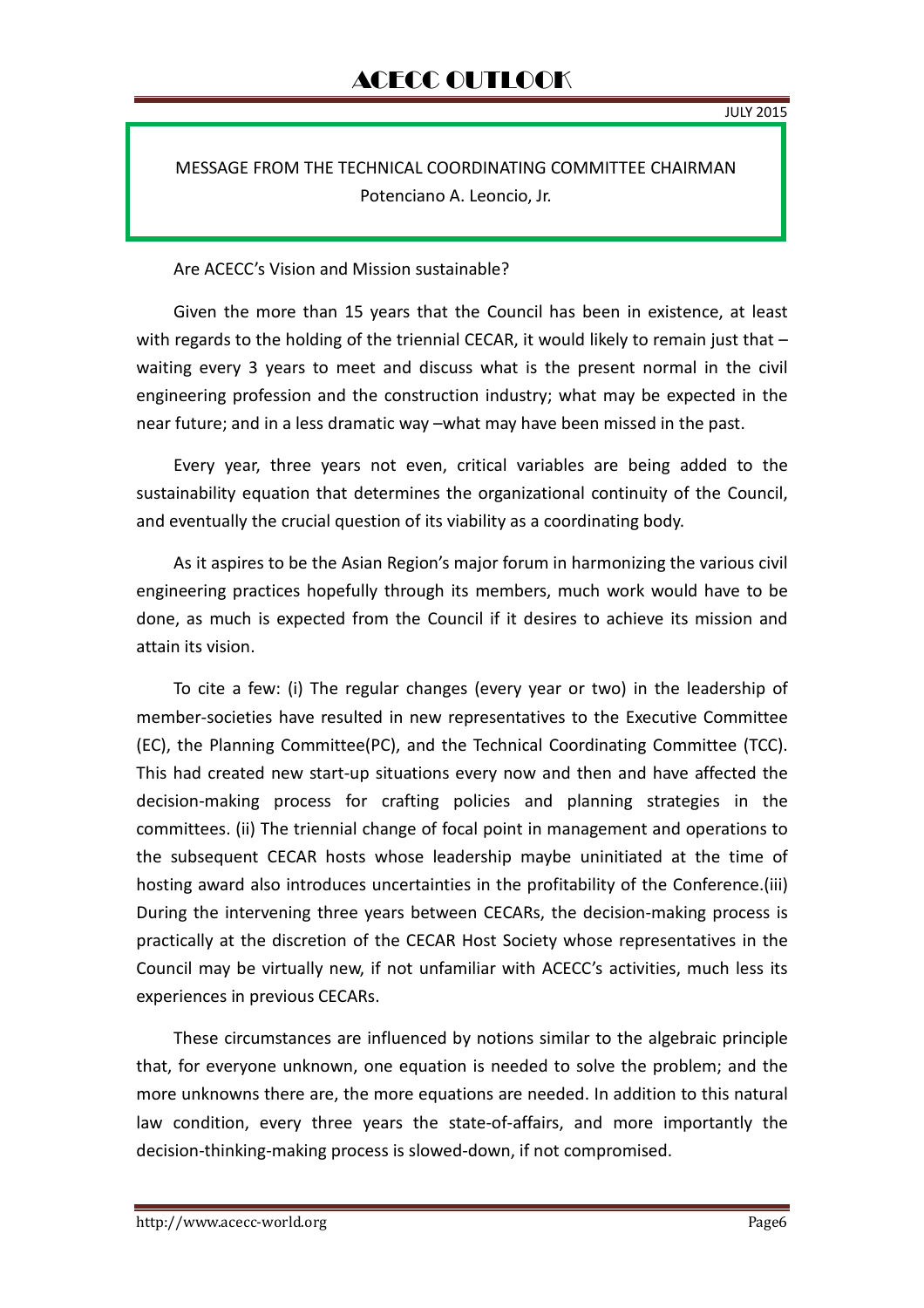JULY 2015

In the recent ACECC meetings in Honolulu, Tokyo and Dhaka, half-day technical seminars were conducted on the second day to share the experiences of the host-society to the participating delegates. These are very laudable undertakings, but only if the delegates would take the opportunity to learn from them. Sadly, not a few do not avail of these rare opportunities. The technical tours conducted on on-going projects during the meetings in Busan and Dhaka were quite educational as well. They left wonderful experiences and lasting memories on the delegates, especially the younger ones.

The standard welcome receptions and farewell dinners are amenities which promote closer friendship in the international gathering. Coinciding the ACECC meetings with the host society's annual convention or anniversary celebration also enhances the ties and bonds of friendship between the delegates and the host's general membership, as was the case of the JSCE's 100th anniversary celebration in November 2014 in Tokyo.

In all these activities however, what has been missing in the big picture is the local members' participation and involvement – the young most importantly. As set in the Councils objectives, they should be the main beneficiary of ACECC's technical and development programs. Unfortunately, they may not be in a position yet to subsidize their own individual participation in meetings outside their own country. This I believe is the primordial concern of the ACECC Leadership, especially so that the Secretary General and his Deputy had been in office for twenty-three months.

In the case of the Technical Coordinating Committee, a proposal for its reorganization startingmid-2015 was discussed at the 16th TCC meeting in Tokyo in November 2014. Likewise, the proposed TCC programs to undertake technical seminars in collaboration with member-societies to serve domestic memberships was presented at the 17th TCC meeting in Dhaka in March 2015.

Both proposals were submitted to the Executive Committee for approval. The TCC is awaiting the decision of the EC on these important activities.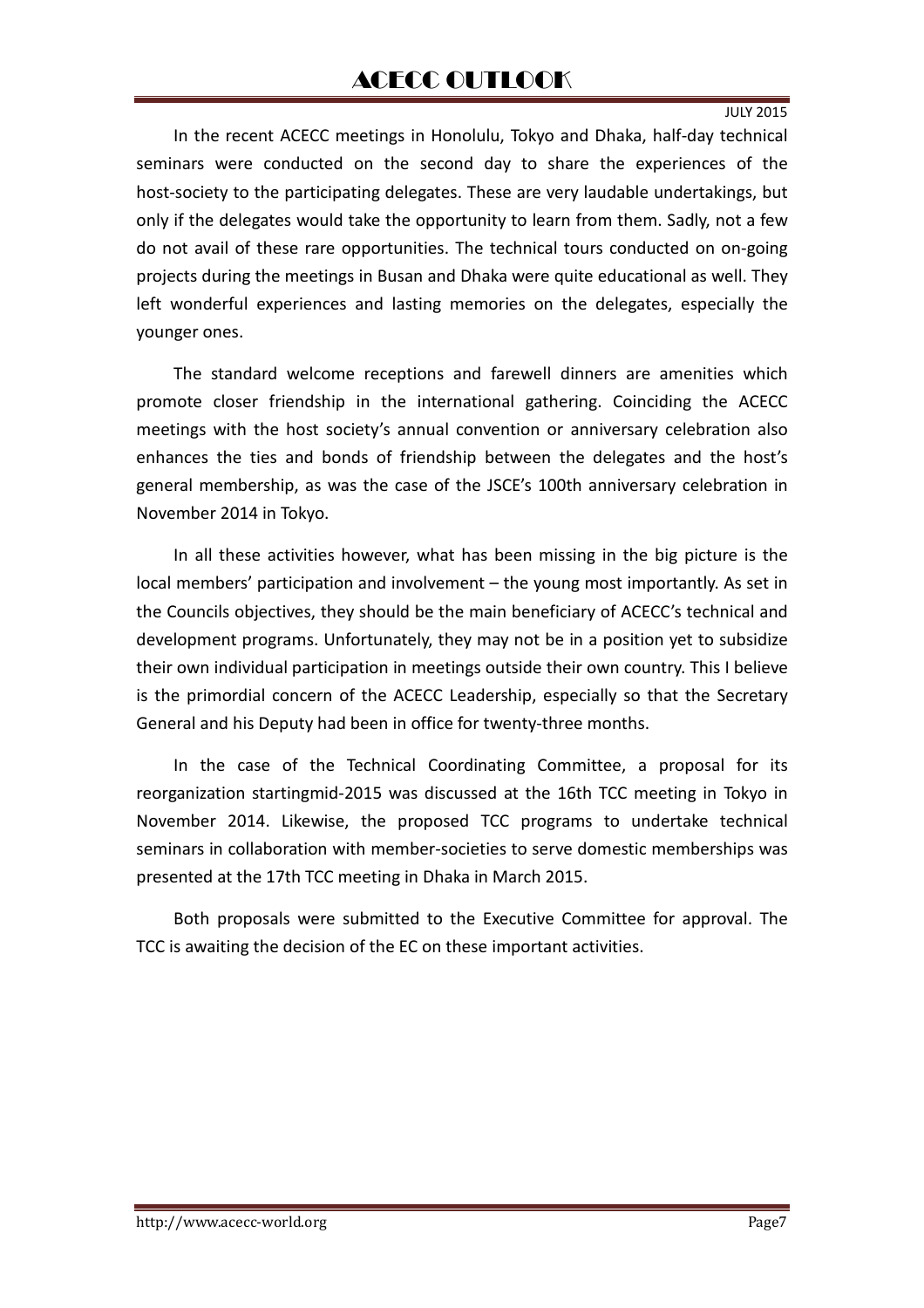JULY 2015

ACECC's 29thExecutive Committee Meeting Jae-Woo Park, KSCE

The 29th ACECC Executive Committee Meeting (ECM) will be held on October 28-30, 2015, at the BEST WESTERN Gunsan Hotel (www.gunsanhotel.co.kr), Saemangeum, Gunsan Korea. Gunsan is located in the western coast of the Korean peninsula, and is about 3 hours away from Seoul. It is also the central city of Saemangeum, the biggest reclamation project of the country, and the world's longest man-made sea dike of 33 kilometers long, adding an area of 400km2 to the Korean Peninsula.



Alongside the meeting, the KSCE 2015 CONVENTION will also be held on October 28-30, 2015, at the GSCO (Gunsan Saemangeum Convention Center, http://gsco.kr), located next to the ECM venue. Under the theme, "Civil Engineering Leading to Happiness", the KSCE 2015 CONVENTION will be open to all ACECC members. The KSCE will provide complimentary registration to the convention, the international program, including lunch and dinner.

For information on visa application, please visit the following website – http://www.mofa.go.kr/ENG/visa/application, and inform KSCE beforehand, if any documents are required to secure visa before your departure date.

Contact person: Ms. Hyunsun Song –song@ksce.or.kr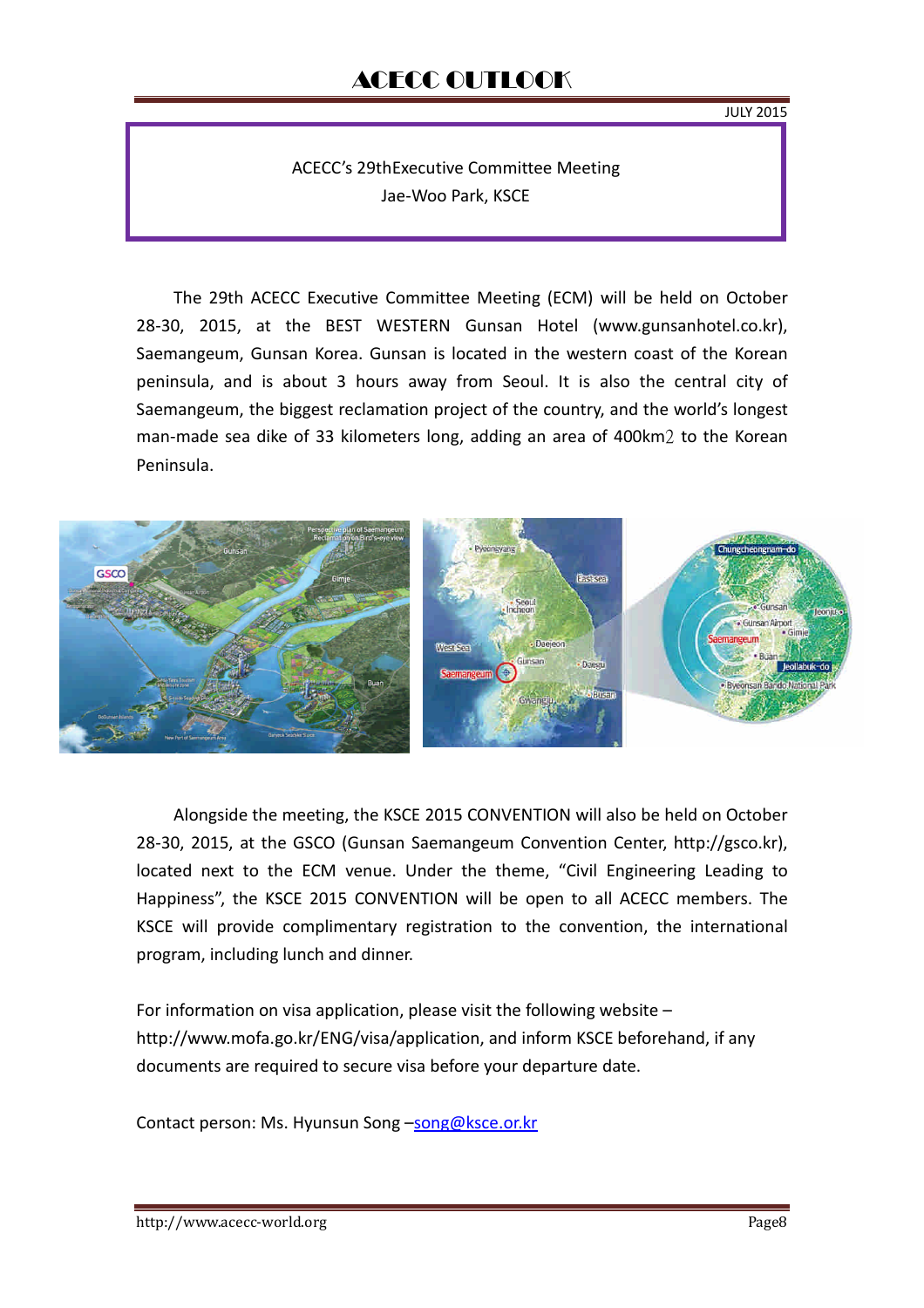JULY 2015

# **29th ECM Program (tentative)**

| <b>DATE</b>               | <b>TIME</b>     | <b>PROGRAM</b>                                                                                 | <b>VENUE</b>                                                                |
|---------------------------|-----------------|------------------------------------------------------------------------------------------------|-----------------------------------------------------------------------------|
| Wednesday<br>October 28th | $10:00 - 10:30$ | Registration                                                                                   | <b>BEST</b><br>3rd<br>F1.,<br>Hall,<br>Rose                                 |
|                           | $10:30 - 12:00$ | 18 <sup>th</sup> Technical Coordinating Committee Meeting                                      | <b>WESTERN, Gunsan Hotel</b>                                                |
|                           | $12:00 - 13:00$ | Lunch                                                                                          | Patio, 1st Fl., BEST WESTERN,<br><b>Gunsan Hotel</b>                        |
|                           | $13:00 - 14:00$ | $23rd$ Planning Committee Meeting                                                              |                                                                             |
|                           | $14:00 - 15:00$ | Afternoon Tea                                                                                  | <b>BEST</b><br>Hall,<br>3rd<br>F1.,<br>Rose<br><b>WESTERN, Gunsan Hotel</b> |
|                           | $15:00 - 16:00$ | $23rd$ Planning Committee Meeting                                                              |                                                                             |
|                           | $18:30 - 20:00$ | <b>Welcome Reception</b>                                                                       | Lily Hall, 1 <sup>st</sup> Fl., BEST WESTERN<br><b>Gunsan Hotel</b>         |
| Thursday<br>October 29th  | $08:30 - 09:00$ | Registration                                                                                   | <b>BEST</b><br>Hall,<br>F1.,<br>3rd<br>Rose                                 |
|                           | $09:00 - 10:30$ | $29th$ Executive Committee Meeting                                                             |                                                                             |
|                           | $10:30 - 11:00$ | Morning Tea                                                                                    | <b>WESTERN, Gunsan Hotel</b>                                                |
|                           | $11:00 - 12:30$ | $29th$ Executive Committee Meeting                                                             |                                                                             |
|                           | $12:30 - 13:30$ | Lunch                                                                                          | Patio, 1st Fl., BEST WESTERN,<br><b>Gunsan Hotel</b>                        |
|                           | $13:30 - 15:00$ | <b>ACECC Technical Seminar /</b><br>Global Session - KSCE 2015 CONVENTION                      | Room I&J(208-209), 2nd Fl., GSCO                                            |
|                           | $16:00 - 17:30$ | Young Engineers Session with Civil Engineering Leader's Room E (204), 2nd Fl., GSCO<br>Network |                                                                             |
|                           | $18:30 - 20:30$ | Dinner                                                                                         | Convention Hall 2, 1st Fl., GSCO                                            |
| Friday<br>October 30th    | $09:00 - 15:00$ | <b>ACECC</b> Tour (for applicants only)                                                        | <b>TBA</b>                                                                  |